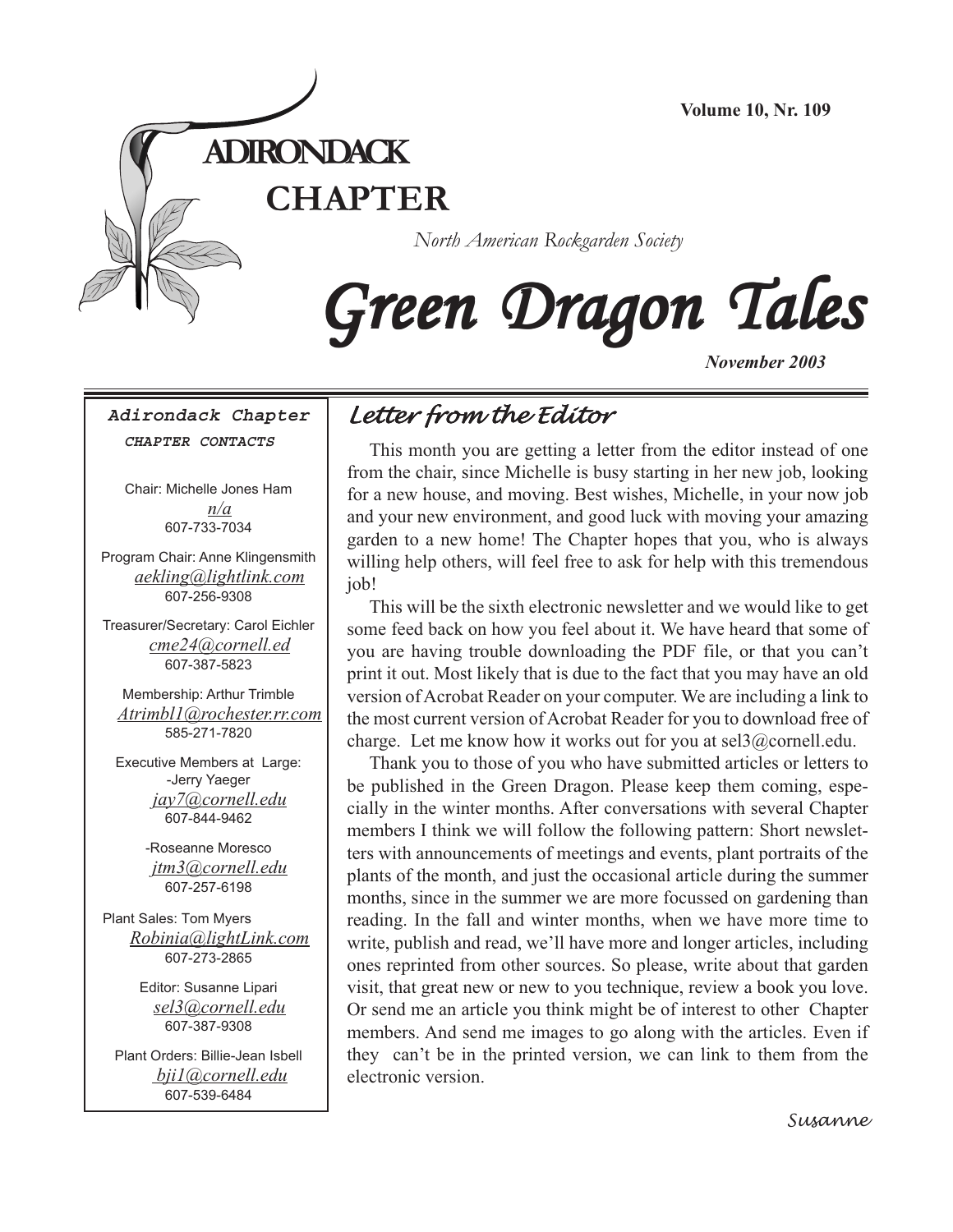## **New to NARGS**

#### **November 15: Adirondack Chapter Annual Meeting...**

....... and Dish-to-Pass Luncheon in the Whetzel Room (4th floor Plant Science Building, Cornell University)

10:30 am to Noon - Set-up tables, decorations and food. Mingle,socialize, and position yourself by the most tempting dishes.

Noon to 1 pm - Dish-to-Pass luncheon. Bring a dish-topass and tableware for yourself. Drinks will be providied.

1pm-2pm - Annual Meeting, reports on 2003 activities from committee chairs, Member appreciation gift, door prizes.

2pm-2:30pm - clean up

We are all saddened by the death of our dear friend and Adirondack Chapter founding member Toni Wilkinson



It's time to be thinking about the "w" word - do I dare mention it? winter. In case you haven't guessed, it's not my favorite season. However getting involved with rock gardening has, believe it or not, made winter a little easier to tolerate.

First, the "bones" of a rock garden offers lots of winter interest with a landscape of contours and protruding stone. The snow collecting in nooks and crannies further adds to the beauty. It was an unexpected revelation – one of those "aha" moments for me – when the Chapter Board held a meeting (in January I believe) at Tom Myers and Krys Cail's house. Their rock garden abuts the house, starting at eye level, then twists and turns, combining brick and stone, steps and walks, rising in elevation away from the house. Several small trees also add structure to their garden. From warmly inside the living room – which is where I prefer to spend much of my wintertime, one has a magnificent view of the garden through sliding glass doors.

A second reason rock gardens have helped me survive winter is participating in the NARGS seed exchange. Since our Chapter is involved in helping at the frontend of the exchange, it means that in December Chapter members get together to repackage seed. Still later the seed list arrives. Last year, I approached the seed list rather seriously and it occupied several hours of research and musings. Before I know it, it's time to start seeds, some as early as January – signaling the beginning of a new garden season.

Thirdly, many rock garden plants are early bloomers – thus pushing the envelope on the spring season. If this isn't true for you, take note to be sure to select and grow some plants for their early bloom time.

Finally, although this is not directly related, I want to add that seeing the Myers/Cail garden in winter was also an important lesson in siting a rock garden. Or as the real estate trade reminds us location, location, location. While there are undeniably several factors to consider, I have decided that when I build my rock garden it will be located just outside my living room windows. Bring on the winter!

#### *Carol Eichler*

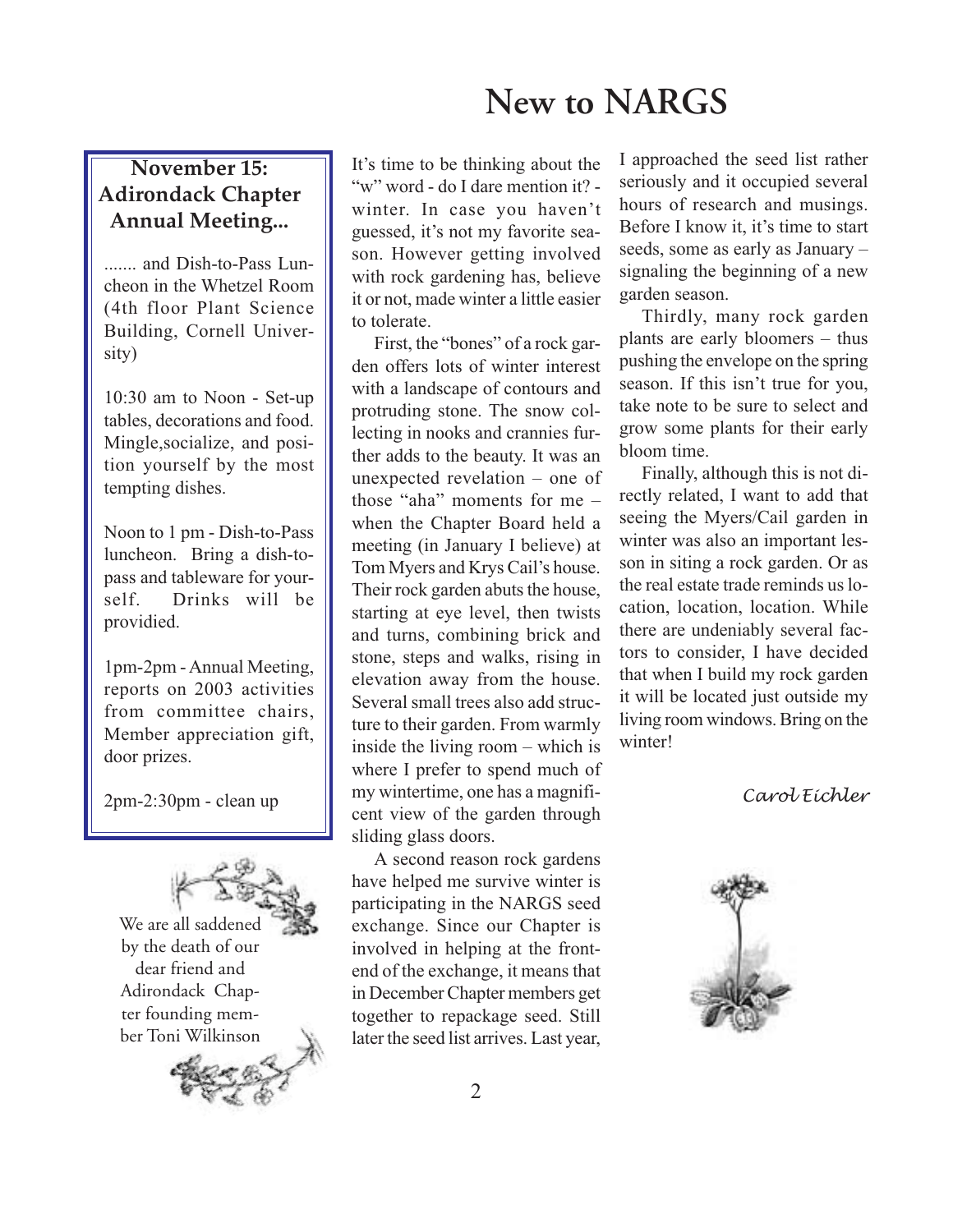## **Adirondack Chapter Program 2004 Cruising the Web**

♦ February 21: Winter Gathering, members share slides, etc Along with sharing by members, Robin Bell will present a short slide show of his visit to Frank Cabot's Quebec garden, Les Quatre Vents.

♦March 20: Alan McMurtrie of Ontario Chapter will present a pro gram on Reticulata Iris

- ♦ April 17: Carlo Balistrieri of the New York Botanical Garden
- ♦ May: Spring Plant Sale at Ithaca High School

♦ May : Day trip to New York Botanical Garden. Please talk to program chair if you are interested in participating.

♦ June 19: Garden Tour to Ithaca gardens

♦ July 10: Chapter picnic hosted by Jerry and Carolyn Yaeger. Please note change of date to 2nd Saturday of the month.

- ♦ August 21: Members only plant sale, Ken Post Lab.
- ♦ September 18: TBA
- ◆ October16: TBA
- ♦ November 20: Annual Meeting and Dish-to-Pass luncheon

Meetings are held monthly on the third Saturday in the Whetzel Room (4th floor of the Plant Science Building, Cornell University) unless otherwise noted. Featured programs start at 1 pm. Come at noon for brown bag lunch and socializing. Suggestions for meeting topics and speakers are always welcome, talk to the program chair. If you have questions or would like specifics call or email Anne 607-256-9308,

As I plow through my bookmarked sites on the computer, I come across new sites as well as old favorites rediscovered. There are none, so far that I can delete, as the website creators keep adding new material. I don't know where they find the time to maintain these marvelous creations. It must be a labor of love, indeed, and we lesser mortals are very fortunate to have access to them.

Over time I keep returning to Alpine-L. You don't have to be a member to subscribe to the incredibly useful material in the archives. Just use the address below and pop a word in the search box.

I tried "bog" as I was wondering what I should use as fill in the little pocket bog I have just created, thanks to my #1 son digging the hole. More than 50 emails displayed and still going strong. The only problem is that on Alpine-L there are many solutions and one must choose!

*Continued on page 4*



make these money transactions work better. Contact Carol Eichler, 607-397-5823 or Looking for a few good volunteers! I'd like some help at meetings taking money -- for plant-ofthe-month sales, book sales, membership dues, etc. It seems that I'm so busy in my role as treasurer that I have no time left over for socializing. So, starting with the November meeting, I'd like to establish a group of us who can alternate this job. Maybe you have some thoughts, as do I, on how to [cme24@cornell.edu.](mailto:cme24@cornell.ed)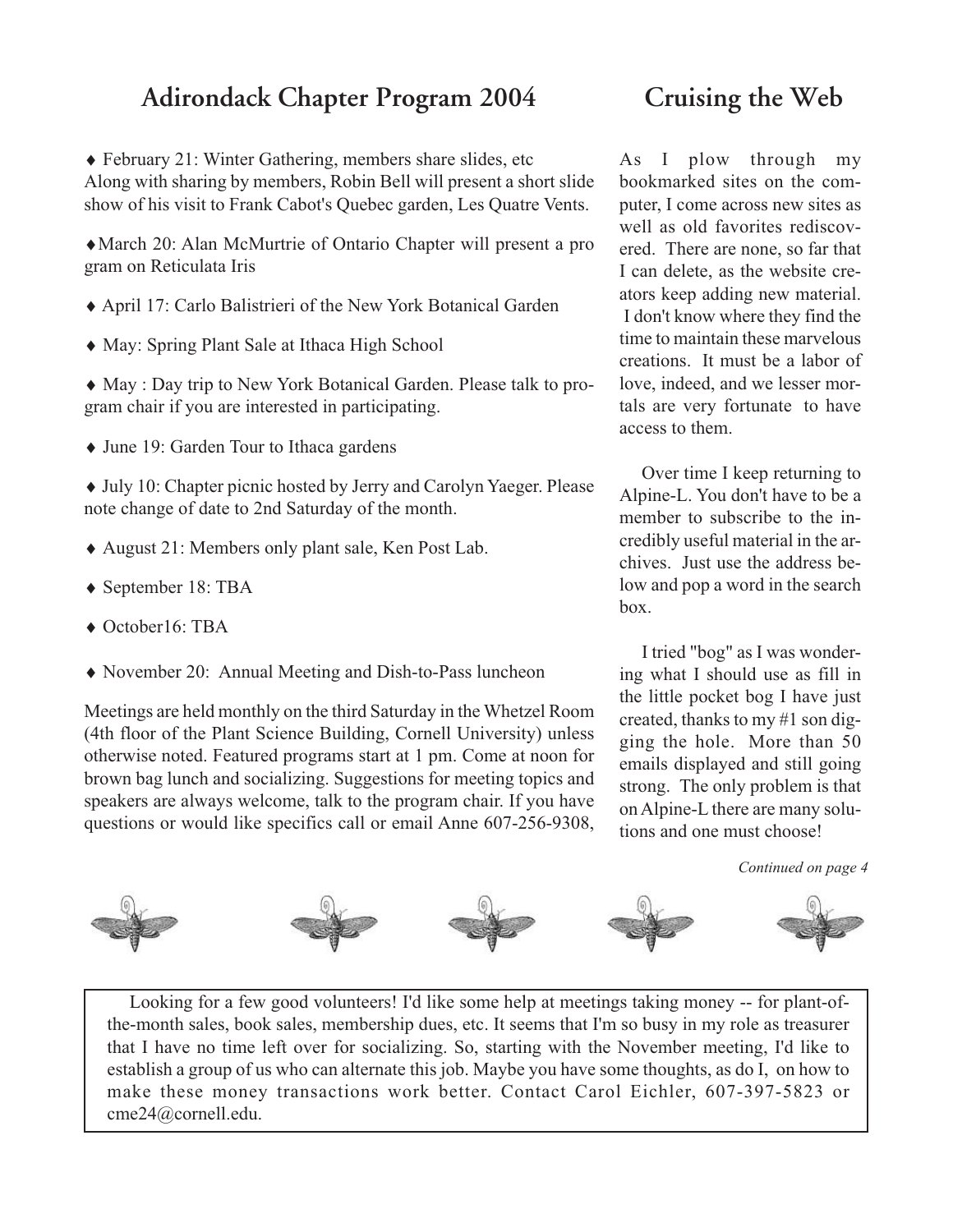*continued from page 3* **Cruising the Web**

Check this address:

[http://listserv.surfnet.nl/archives/](http://listserv.surfnet.nl/archives/alpine-l.html) [alpine-l.html](http://listserv.surfnet.nl/archives/alpine-l.html)

As always, I am crazy about those nursery/garden sites which not only have the rarest sorts of plants, hopefully woodlanders as well as rock plants, but have extremely interesting and knowledgeable write-ups about these plants and stunning photography.

Pat and Paige Woodard's Pacific Rim Nursery fulfilled my dreams this past Winter. Devoted to promoting the best in native alpines from different areas of the world, they can provide seeds as well as plants.

The array of bulbs available is heartstopping...I never thought to see a colchicum I had not heard of nor seen photos of, but it is here...the lovely Colchicum szovitsii Fisch. & Mey. 'Vardaovit'. An exquisite shining white globe of a flower, it bloomed in my garden this past Spring.

You may remember Paige sent the enormous shipment of seed that ensured everyone at our Winter Weekend had gift packets. If any of you are moved, as I am sure you will be, to order from Pacific Rim, please remember to mention this to Paige.

Pacific Rim Nursery: <http://www.hillkeep.ca/>

Finally, for those of you who are not devoted only to plants small enough to qualify as rock garden plants, I offer this website I found when researching peonies. The photos may turn off a few who respect only species but I am not so particular, being a lover of all sorts of plants. Enjoy!

The Peony Garden: <http://www.peonygarden.com/>

If any member of our chapter has a website they feel should be mentioned, please do feel free to email it to me. Perhaps it would be useful to have new nursery discoveries mentioned in the months ahead, as the catalogues are already arriving.

Enjoy!

*Marcia Meigs*

*[Arisaemaq@aol.com](mailto:Arisaemaq@aol.com)*



#### **Upcoming National Meetings**

**Eastern Winter Study Weekend**

**"Special Gardens for Special Plants"** January 30-February 1, 2004 Delaware Valley Chapter

Radisson Hotel Valley Forge, Pennsylvania

Registrar: Jim McClements 50 S. Prestwick Court Dover, Delaware 19904 302-734-2836



#### **Western Winter Study Weekend**

**"Braving the Elements" March 5-7, 2004** Emerald Chapter Valley River Inn Eugene, Oregon

Registrar: Melody Clarkson 86083 Cherokee Drive Eugene Oregon 97402 541-334-6883



#### **Annual Meeting**

**"Rebellious Rock Gardening: Piedmont Surprises" May 5-8, 2004 Piedmont Chapter Sheraton Imperial Hotel & Convention Center Research Triangle Park (Raleigh-Durham), North Carolina**

Contact: Karen and Dave Duch 1422 Lake Pine Drive Cary, North Carolina 27511 919-467-0653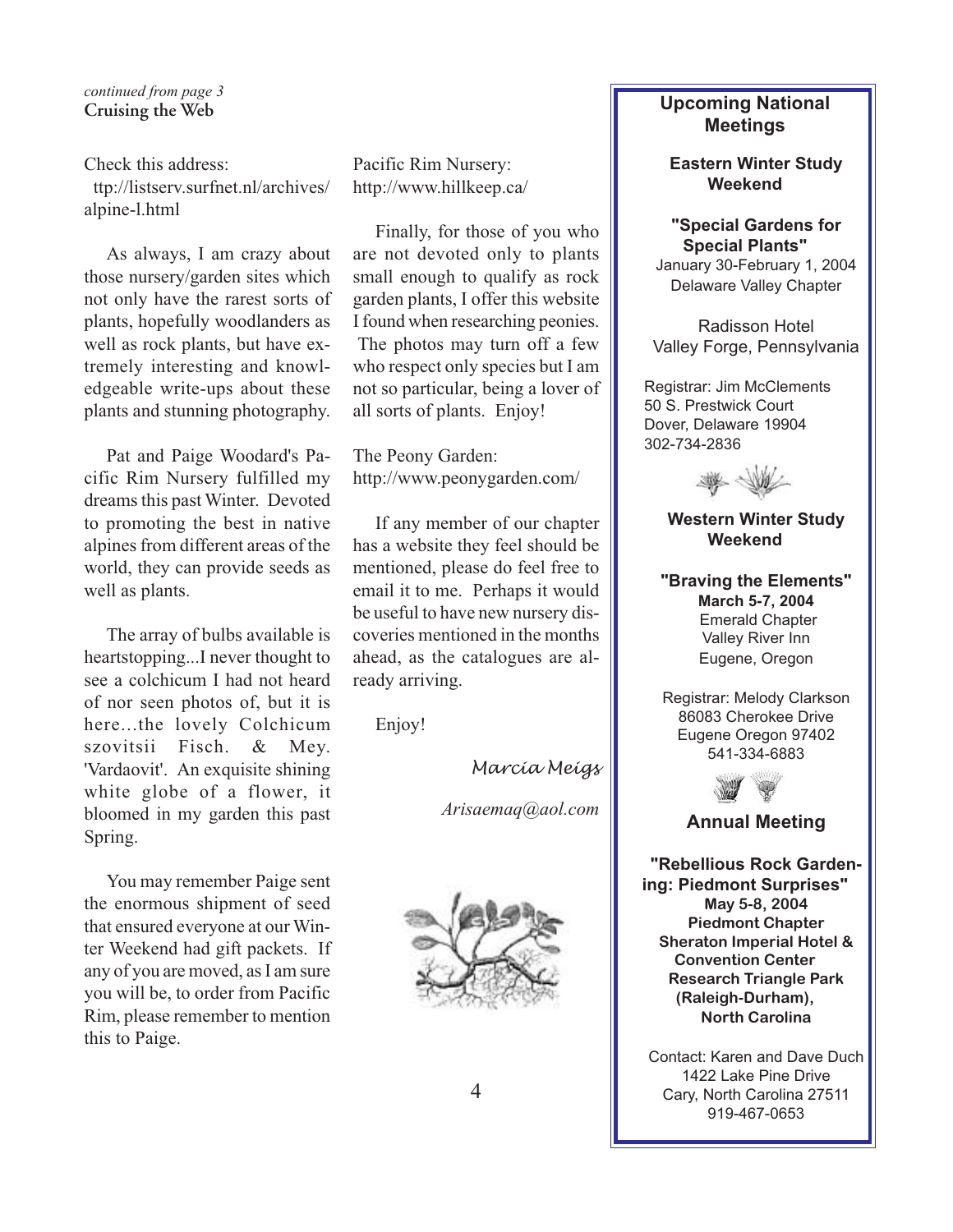#### **NARGS Expeditions Tour: Mountains of Western North Carolina May 9-14, 2004**

Within the southern Appalachian Mountains is found one of the richest and most diverse assemblages of plants in the temperate world. NARGS Expeditions has chosen as its next destination the mountains of western North Carolina for a six-day tour to explore and experience this fascinating flora, as well as to sample some of the cultural and unique horticultural attractions the area has to offer.

The tour will depart from Raleigh, North Carolina on Sunday, May 9<sup>th</sup> immediately following the NARGS Annual Meeting, also in Raleigh. On the first day the group will travel to Asheville where we will stay for the duration of the trip. This small city will serve as an excellent base for our daily excursions. During the course of the trip we will visit several natural areas in order to see as wide a range of native plants as possible, as well as the communities in which they grow. Areas we will visit include Craggy Gardens Recreational Area, the highest point in North Carolina - 6,684 foot Mount Mitchell, Chimney Rock State Park, a high elevation grass/sedge community atop Black Spruce Knob along the Blue Ridge Parkway, and various other sites along the Parkway and in Pisgah National Forest.

To round out the tour the group will also visit some of the horticultural and cultural attractions near Asheville. Among these will be the garden of Ev and Bruce Whittemore in Penrose, the private garden of Tom and Bruce Shinn known for its wildflowers and particularly the Trillium, and the Biltmore Estate gardens and arboretum where will have a guided tour to see many rare and mature woody plants, and possibly an evening meal at the estate. The group will return to Raleigh on Friday May 14.

Consistent with NARGS policy and previous NARGS tours, plant collecting will not be permitted. Registration for this tour will be limited to approximately 18-22 people and to NARGS members only, although new members are more than welcome to join in order to take part in what promises to be an interesting, exciting and fun trip.

For a complete prospectus and registration information please contact:

> Tom Clark 253 Batchelor Street, Granby, MA 01033, Phone (413) 467-2714,  [tclark@mtholyoke.edu](mailto:tclark@mtholyoke.edu|)



**Left-over plants from last month will be sold at the Annual meeting. Below are descriptions and how many of each plant are left.**

#### **Campanula sp.aff. caesopitosa**

4"x6". Full sun part shade. Zone 3. Blue. Summer. Origin Italy. It forms low pads of small leaves and bears open elongated clusters of small dangling bells of deep blue, well worth having and should do well in a trough setyting or perhaps best of all in a tight crevice in tufa rock. 3

#### **Gentiana orbicularis**

2"x4". Zone 3. Sun part shade. Beautiful small Gentian forming glossy dark green cushions of foliage set with short-stemmed deepest blue blooks in early spring. Free blooming and one of the easiest. 1

#### **Petrocallis pyranacia**

2"x8". Full sun. Zone 3. Pink spring origin Italian Dolomites. Bright green dissected leaves are borne on short spreading stems in spring. This verdant carpet of green is hidden beneath a mass of small pink blooks. Easy to grow and long-lived. 2